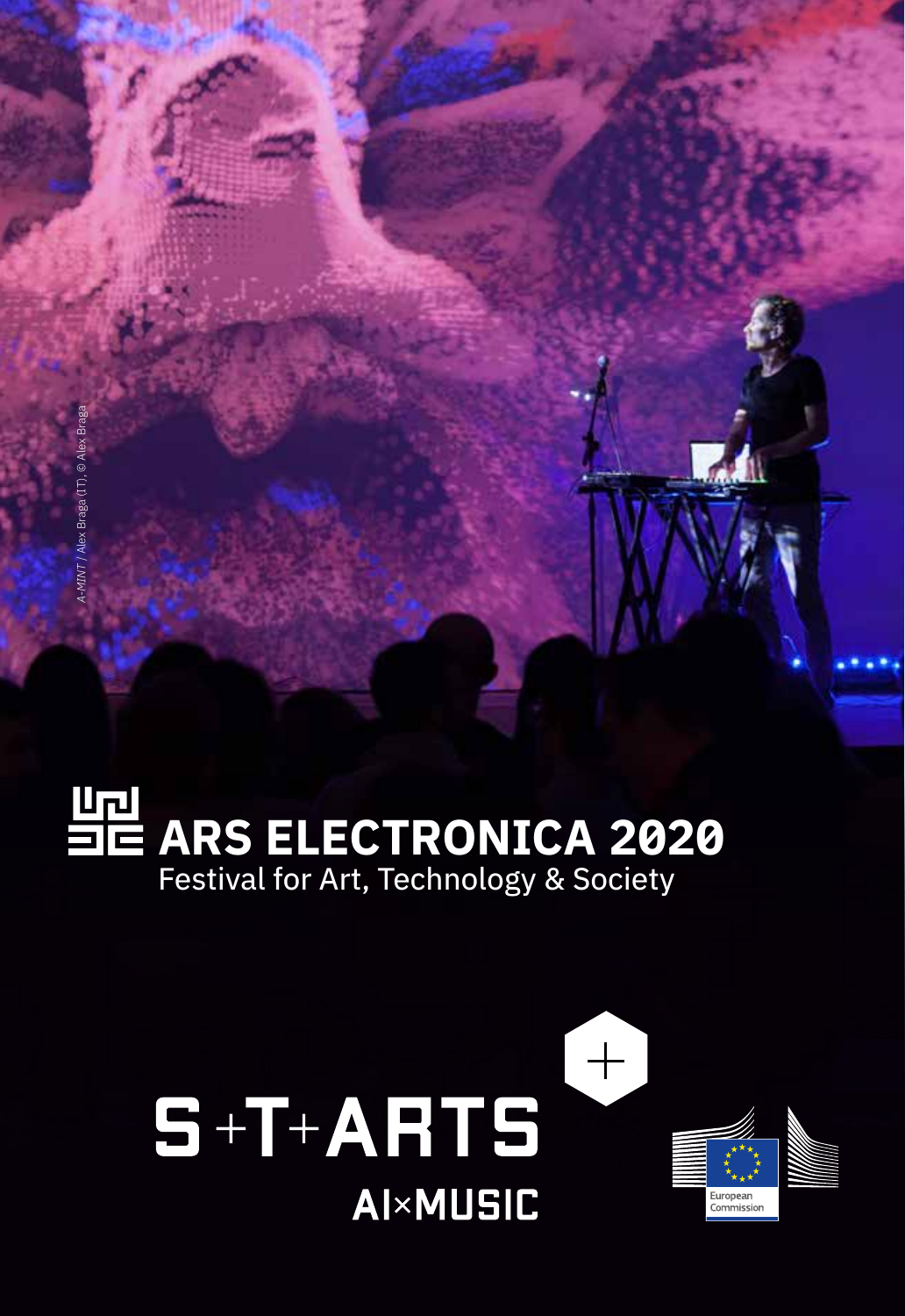

The AIxMusic Festival, a S+T+ARTS flagship event, is organised by Ars Electronica and the European Commission.

# AIxMUSIC

Last year's launch of the AIxMusic Festival at the extraordinary site of St. Florian Monastery was a huge success. It proved to be a promising starting point for a platform that doesn't only address important issues on the ethical and creative dimensions of artificial intelligence, but also brings together great minds from a variety of disciplines on an international scale. As a forerunner and early adopter of technology, music is the ideal medium to spark a debate around these topics. Thus, for the second time, Ars Electronica is organizing the AIxMusic Festival in collaboration with the European Commission as part of the STARTS initiative. In 2019, the program was focused on artistic improvisation through artificial intelligence to provoke human encounters and emotions, and to giving a broad overview of the historical and theoretical dimensions involved in the interplay of music, composition and technological progress.

This year, the AIxMusic Festival provides deep insight into the latest research and artistic practices developed in conjunction with artificial intelligence, with special attention to its potential to facilitate networked remote collaboration among musicians. In light of the difficult situation presented by coronavirus, digital information and communication tools became crucial solutions for artists to interact and perform at all. However, it is also clear that artificial intelligence harbours even greater possibilities for a networked approach to music, which is why Ars Electronica wants to contribute to the steady research and development of the field, by actively encouraging interdisciplinary experiments with this technology. Due to the hybrid structure of the festival this year, the program includes on-site performances in Linz and other locations worldwide that will be streamed or showcased entirely online. The online platform invites different professionals—artists, musicians, composers and researchers — to discuss human-machine interaction alongside concerts and performances, conferences, workshops and online exhibitions.

#### THE MAIN GOALS OF THE AIxMUSIC FESTIVAL ARE:

- **\_** to bring together artists, creators, computer scientists, philosophers, industry people and policymakers.
- **\_** to explore the complex and fascinating relationships between culture and technology.
- **\_** to celebrate the human spirit, creativity and ingenuity, as they find their expressions in the arts, as well as in science and technology.
- **\_** to better understand the impending disruptions and forces that will result from new developments, and the increasing presence of autonomous digital systems.
- **\_** to develop the necessary skills and strategies to stay ahead and in control of ongoing changes, especially as relates to new applications of machine learning in many areas of our daily life.
- **\_** to comprehend and strengthen the synergies and potentials of STARTS (Science Technology and Arts) collaborations as a source for discovery and innovation.
- **\_** to initiate new ideas and alliances towards a specifically "European way" for a culture and humanity-driven development of AI technologies and applications.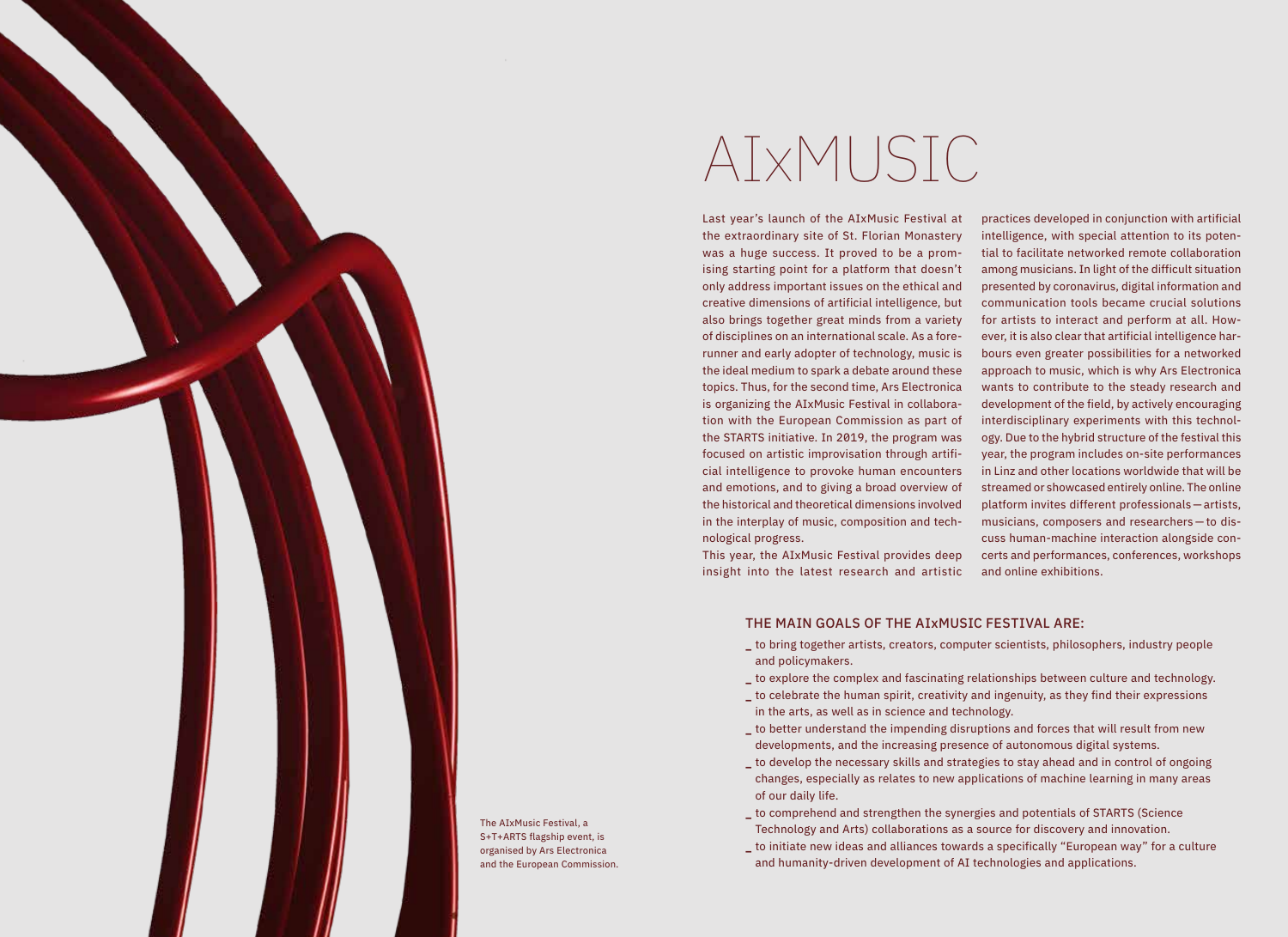## ARS ELECTRONICA GARDEN BRUSSELS

**AI×MUSIC** 

The Center for New Music and Audio Technologies (CNMAT), University of California, Berkeley (US)

ARS ELECTRONICA GARDEN

**BERKELEY** 

## Machine Creativity at CNMAT

Hybrid-Performance, Machine Listening, Computer-Assisted Music Orchestration, and Audio-Driven VR Environments

CNMAT is dedicated to multidisciplinary research and the creative use of sound, linking the concert hall to the laboratory. Our center creates new works of music/art as well as researches, builds and distributes software tools at the intersection of AI and music. The projects presented in this garden focus on machine listening for hybrid-performance (analysis, extraction and application of parametric data from live sound),music information retrieval for creation (analysis, extraction, and application of data from audio files), as well as concepts related to composable algorithms that empower machines with varying degrees of autonomy for creative decision making.

**Al×MUSIC** 

Edmund Campion, composer and director, CNMAT Carmine Cella, lead researcher, CNMAT Claudia Hart, media artist and CNMAT collaborator Jeffrey Lubow, music systems designer, CNMAT Andrew Blanton, media artist and percussionist Jon Kulpa, Composer, sound and media artist

The AIxMusic Festival, a S+T+ARTS flagship event, is organised by Ars Electronica and the European Commission.



#### **FORMATS**

#### ○ Exhibition

- Lecture/Conference/Talk
- Workshop
- Journey
- Performance/Concert/Event
- Film/Animation
- Social Media ● Online participatory tools
- 
- Participatory virtual environments
- On-demand content ○ Experimental tools
	-
	- Streaming

Modern biotechnology is developing very quickly. In Prometheus' footsteps, we use new biological tools to transform our healthcare and wellbeing. The latest CRISPR CAS9 gene technology can permanently erase, weaken or strengthen hereditary properties and add new ones, leading to a fundamental transformation of man as an evolutionary species. In the future, researchers may develop personal medications and therapies that stop us from feeling fatigue or pain, or babies with the DNA of three people that may have been made resistant to COVID19. But these applications are not without danger. Some activists and critics point to the possible social and ethical consequences: what if only the super-rich can make their children more athletic and intelligent? The context of necessary scientific developments and the global COVID19 crisis provides the ideal momentum for public debate on genetic modification. The Flemish Institute for Biotechnology (VIB) — a research institute for the life sciences in Flanders, BE — investigates the fundamental molecular mechanisms of life and how complex biology underlies both health and disease.

Together with BOZAR, GLUON and the artists Kuang-Yi Ku & Sandra Lorenzi (Studiotopia

GARDEN PROFILE GARDEN PROFILE

#### **FORMATS**

- Exhibition
- Lecture/Conference/Talk
- Workshop
- Journey

4

- Performance/Concert/Event
- Film/Animation

○ Social Media

- Online participatory tools
- Participatory virtual environments
- On-demand content
- Experimental tools
- 

Programme), VIB takes up the challenge to make their cancer research and the use of CRISPR CAS9 technology better known, more negotiable and supported by the general public.

BOZAR will also be part of the AIxMusic Festival. Live coding expert and drummer Dago Sondervan and multi-instrumentalist Andrew Claes team up for an experimental exploration of artificial intelligence in music performance. Armed with an arsenal of specifically developed tools and applications, the duo will train a virtual agent towards musical autonomy and realtime interaction, becoming a trio along the way.

#### BOZAR LAB

The BOZAR LAB is a space dedicated to the reflection on links between art, society, technology and sustainability in the Centre for Fine Arts, Brussels (BOZAR).

Centre for Fine Arts (BOZAR), Brussels Vlaams Instituut voor Biotechnologie (VIB) Gluon Studiotopia, project co-funded by the Creative Europe Programme of the European Union.

The AIxMusic Festival, a S+T+ARTS flagship event, is organised by Ars Electronica and the European Commission.

- -

**COMMUNICATION STRATEGIES**

- 
- 
- Streaming

Centre for Fine Arts (BOZAR) (BE) Genetic Biotech Through the Eyes of Artists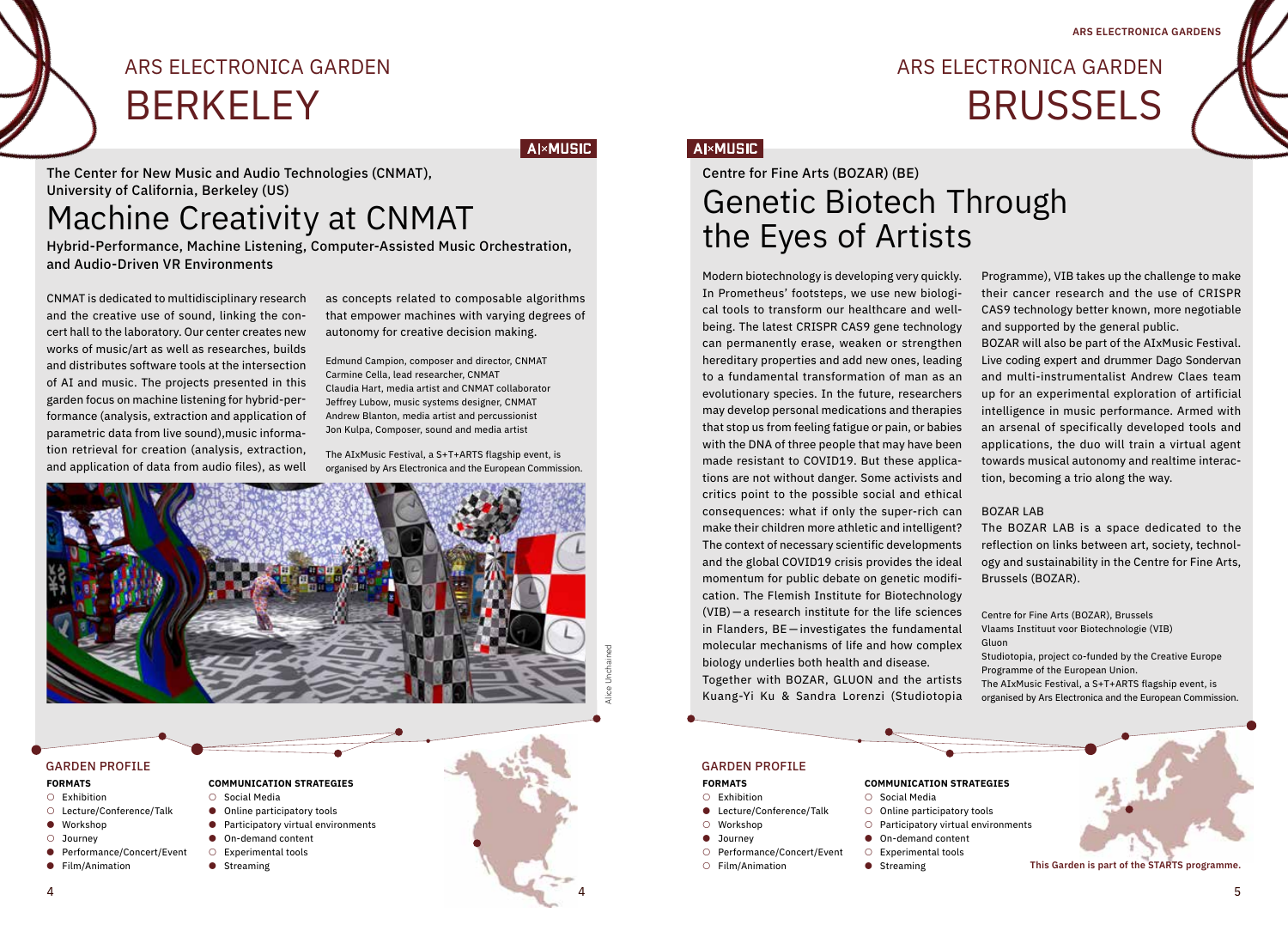# ARS ELECTRONICA GARDEN PLYMOUTH

IRCAM Institute for Research and Coordination in Acoustics/Music (FR) Challenging the limits of AI for the next generation of co-creative tools

ARS ELECTRONICA GARDEN

The Institute for Research and Coordination in Acoustics/Music is one of the largest public research centers dedicated to musical creation and scientific research. After 42 years, it remains a pioneering and world-leading venue where artistic vision converges with scientific and technological innovation. Following this tradition of combining scientific and artistic approaches, the IRCAM AIxMusic garden will display multidisciplinary views of both the scientific and creative research carried out on AI. It will feature six events: *Can we do the same with less — AI in 64 Kb*, a hands-on workshop for the AIxMusic Hackathon by Philippe Esling (FR) introducing techniques for lightweight AI and demonstration of embedded technologies; the panel *Fronteers* 

PARIS

*of Music and Artificial Intelligence* organized by Elaine Chew (FR), and discussions with Dorien Herremans (BE) and Philippe Esling (FR); the panel *Musical Generatives* — a discussion panel In the framework of the *Forum Vertigo* 2020; "Little Etudes for Piano"—a performance by Elaine Chew (FR) a series of short piano pieces based on cardiac electrical anomalies; "AI Creative Agents: The Man I Love"—a video featuring the Improtek project and interpreted by Hervé Sellin (FR) and Remi Fox (FR); and the performance of the *Three Ladies Project* by artist Georges Bloch featuring the DYCI2Lib technology at Manifeste 2020.

**AI**×MUSIC

IRCAM —CNRS UMR 9912 STMS—Sorbonne Université The AIxMusic Festival, a S+T+ARTS flagship event, is organised by Ars Electronica and the European Commission.



#### **FORMATS**

- Exhibition
- Lecture/Conference/Talk ● Workshop
- 
- Journey ● Performance/Concert/Event
- Film/Animation
- 
- Social Media ● Online participatory tools
- Participatory virtual environments
- On-demand content
- Experimental tools
- Streaming



## **AI×MUSIC**

Interdisciplinary Centre for Computer Music Research (ICCMR), University of Plymouth (UK), Eduardo Reck Miranda (BR/UK) Biocomputer Rhythms

*Biocomputer Rhythms* is a piece of music for piano with electromagnets and percussion, composed with an innovative biocomputer built using electronic components grown out of biological material. The composer is interested in harnessing biological organisms as components of computing architectures for new kinds of creative artificial intelligence. His ICCMR research team invented a biological processor made with living tissue from an organism known as *Physarum polycephalum.* They baptized this processor as the 'biomemristor'. *Physarum polycephalum* is found in decaying leaves and tree bark. Its intracellular activity produces fluctuating levels of electricity which can be relayed through its body, which prompts it to behave like a memristor. A memristor is a relatively unknown electronic component which is not widely available yet: a resistor with memory. The memristor is exciting because its behaviour is comparable to that of biological neurons.

The team built biomemristors cased in small 3D-printed mini-Petri dishes and developed an interface for a group of biomemristors to read and output signals. They baptised this system as the 'biocomputer'. Electromagnets are positioned inside the piano to vibrate its strings. Some electromagnets vibrate percussion

instruments. The reason to prepare the piano with electromagnets stems from the composer´s desire to give it a dual identity characterized by standard piano sounds — produced by the hammers striking the strings — and by somewhat other-worldly sounds produced by the biocomputer.

Composer: Eduardo Reck Miranda Assistant Engineer: Edward Braund Interdisciplinary Centre for Computer Music Research (ICCMR), University of Plymouth

The AIxMusic Festival, a S+T+ARTS flagship event, is organised by Ars Electronica and the European Commission.



○ Lecture/Conference/Talk

● Performance/Concert/Event

#### **FORMATS** ○ Exhibition

○ Workshop ○ Journey

○ Film/Animation

- Social Media
- Online participatory tools
	- Participatory virtual environments

**COMMUNICATION STRATEGIES**

- On-demand content
- Experimental tools
- 
- Streaming **This Garden is part of the STARTS programme.**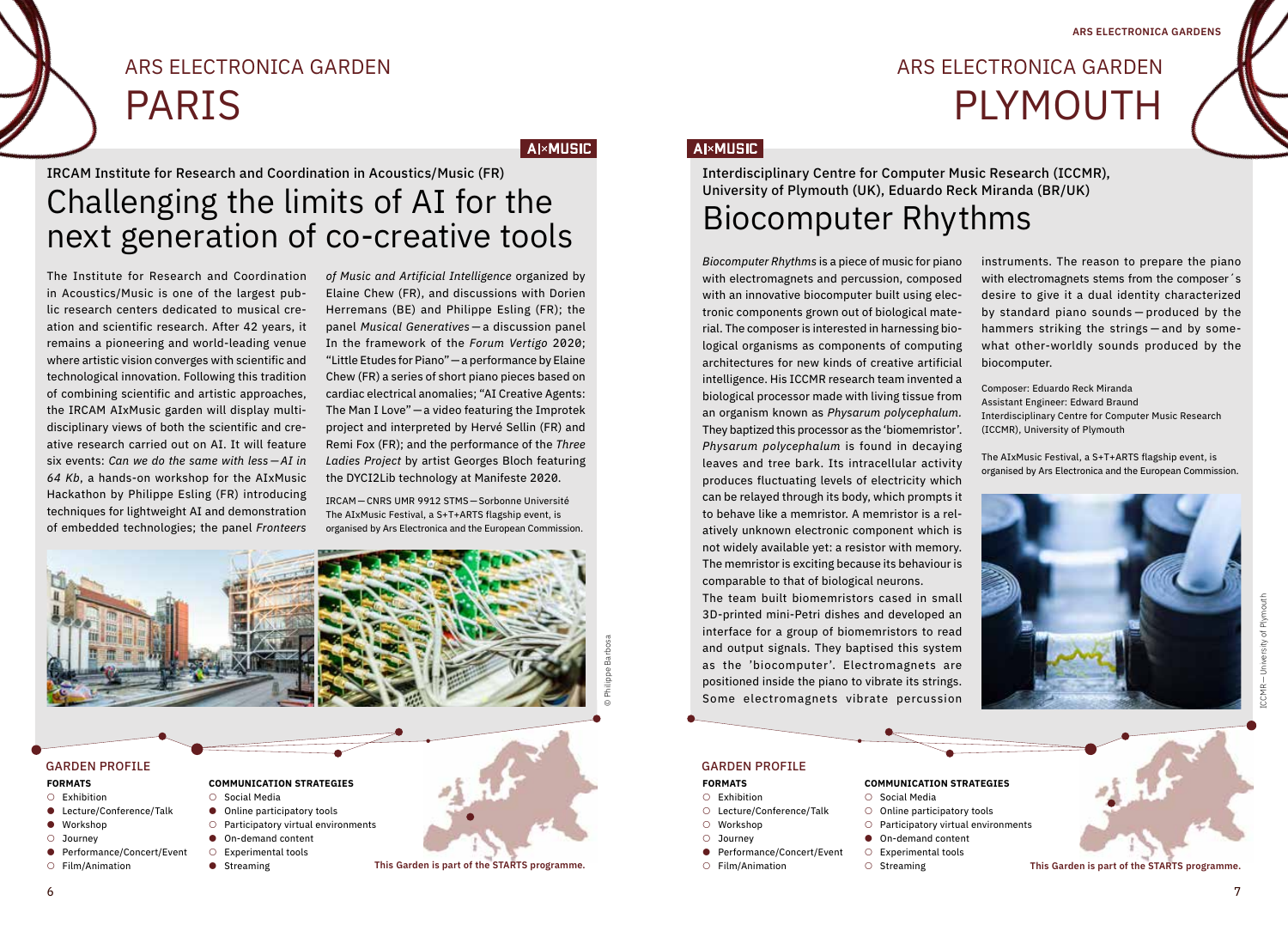ARS ELECTRONICA GARDEN

STOCKHOLM

# ARS ELECTRONICA GARDEN SILICON VALLEY

**AI×MUSIC** 

The Grid (US/EU), Gray Area (US), Codame (US), ZERO1 (US), MUTEK.SF (US), EUNIC Silicon Valley (US), EUNIC Washington DC (US), EUNIC New York (US), Ars Electronica AIxMusic Festival (AT), STARTS, European Commission (EU), Center for Humane Technology (US), Salesforce (US)

## The Grid: Exposure—Art + Tech + Policy Days

Born out of a global crisis, *The Grid: Exposure—Art + Tech + Policy Days* explores innovative ways to reconnect the world in our current state of isolation. *Exposure* is The Grid's new annual festival format, an art + tech expo in San Francisco. It showcases the vast creative potential of Silicon Valley by exposing the global community to its ideas. Technologies are not mere artifacts, but dynamic systems entwined with culture and policy. Mobilizing artists, technologists, and policymakers from around the world, *Exposure* reimagines interdisciplinary and international collaboration to overcome deadlock and siloed thinking. It extends the conversation to leading global policymakers tasked with regulating technology. Through art, panels, talks and workshops, it works towards shaping technological development for the benefit of all. This year's *Exposure* deploys the visual phenomenon of *Blurring Borders* as an artistic strategy. It creates a platform for technology to make itself vulnerable to artistic practices rooted in humanism that expose the essence of our digital reality. Recent advances in

AI have put within reach a world where art can be created and performed entirely by algorithms. In a series of panels, workshops, and live performances, The Grid: Exposure —Art + Tech + Policy Days will explore the blurry line separating the artist from the machine by comparing different creative approaches in Europe and Silicon Valley. Exposure highlights the vast creative potential of the SF Bay Area and its leading art + tech organizations (Gray Area, Codame, ZERO1, MUTEK.SF) while engaging in a dialogue with the local tech industry (OpenAI, Google Magenta, Salesforce, etc.) on the topics of AI and creativity, reimagining tech regulation, and the creation of new digital communities around the world.

Curatorial Co-Directors: Clara Blume and Vanessa Chang Festival team: Hannah Angely, Juliette Donadieu, Robert O'Driscoll, Anna Maria Di Giorgio, Mary Ellyn Johnson, Algance Mahdjoub, Noemie Njangiru, Michael Treacy, Martin Rauchbauer, Nicola Ruffo, Nadine Schach, Bettina Wodianka / Taming Tech—Center for Humane Technology, STARTS, EU Delegation—Washington DC / AIxMusic Festival—OpenAI, Google Magenta, Ars Electronica Futurelab The AIxMusic Festival, a S+T+ARTS flagship event, is organised by Ars Electronica and the European Commission.

### **AI×MUSIC**

## KTH Royal Institute of Technology (SE) KTH AIxMusic Garden

The *KTH AIxMusic Garden* features three events focused on AI and music: a video-recorded performance, a panel, and a *machine folk music school*. The performance features folk music generated by AI. The panel *Music as Experience in an age of Artificial Intelligence and Computational Creativity* features six composers who have used AI for music creation, reflecting on the process. The *machine folk music school* is an interactive music learning session during which an AI-generated folk tune is taught in the aural tradition. The garden is organized by Bob L. T. Sturm (KTH Associate Professor of Computer Science). For the past five years, Sturm has been building, learning from and collaborating with AI systems trained on transcriptions of traditional music. These systems are trained on tens of thousands of transcriptions of traditional dance music from Ireland and Scandinavia, and effectively generate an unlimited supply of new tunes imitating traditional ones. This work provides the foundation for a five-year project commencing in Oct 2020, *MUSAiC: Music at the Frontiers of Artificial Creativity and Criticism* (ERC-2019-COG No. 864189)

KTH Royal Institute of Technology (SE) Artists: Bob L. T. Sturm (US), Daniel Näsström (SE), Jennifer Walshe (IE), Robert Rowe (US), Oded Ben-Tal (IL); Shelly Knotts (UK); Artemi-Maria Gioti (GR)



The AIxMusic Festival, a S+T+ARTS flagship event, is organised by Ars Electronica and the European Commission.

 $8$ GARDEN PROFILE GARDEN PROFILE **FORMATS** ○ Exhibition ● Lecture/Conference/Talk ● Workshop ○ Journey ● Performance/Concert/Event ○ Film/Animation **COMMUNICATION STRATEGIES** ○ Social Media ● Online participatory tools ○ Participatory virtual environments ○ On-demand content ○ Experimental tools ● Streaming **This Garden is part of the STARTS programme.** 8

● Lecture/Conference/Talk

● Performance/Concert/Event

#### **FORMATS** ○ Exhibition

○ Workshop ○ Journey

○ Film/Animation

- Social Media
- Online participatory tools
	-

**COMMUNICATION STRATEGIES**

- Participatory virtual environments
- On-demand content
- Experimental tools
- Streaming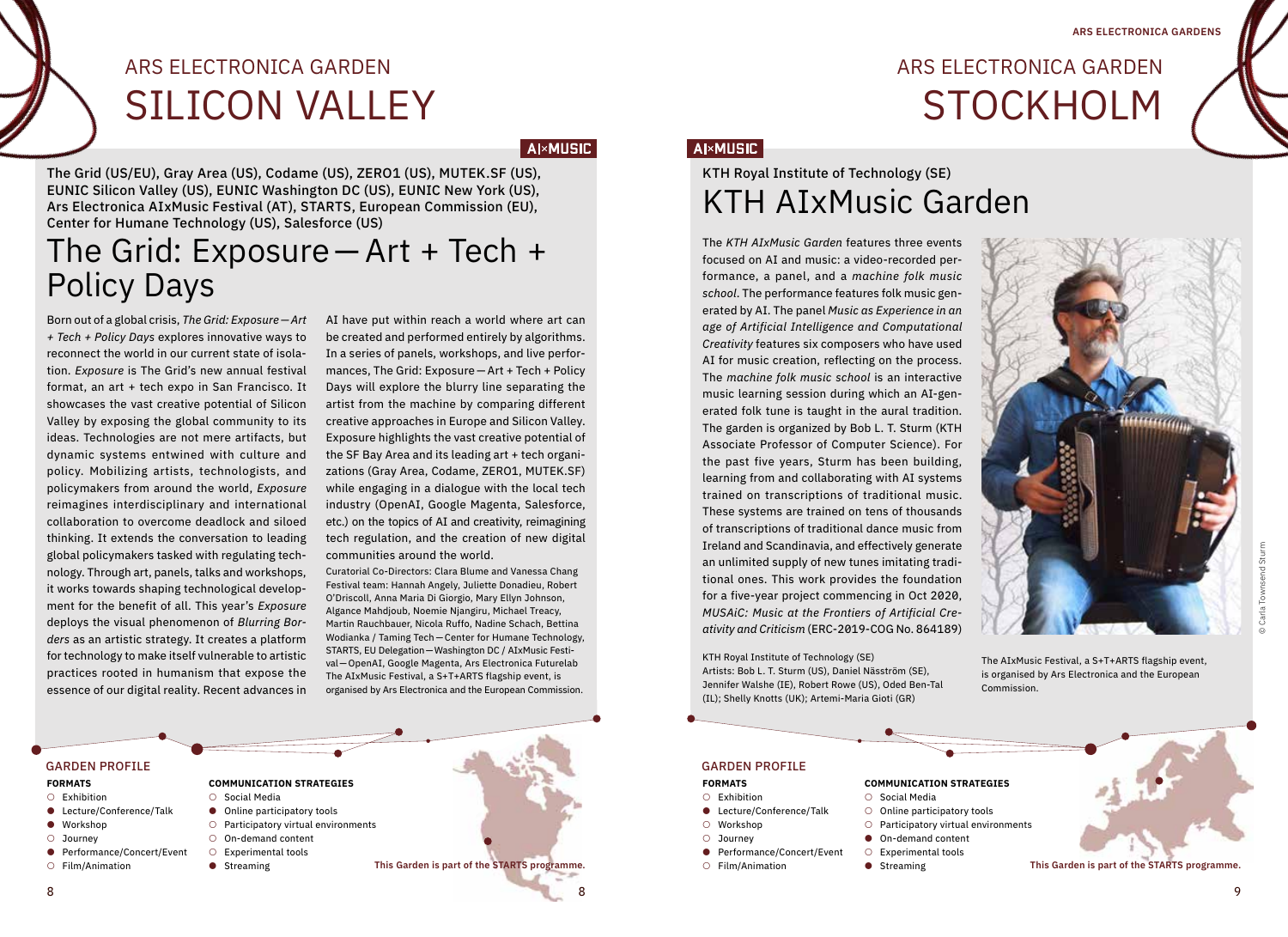## Yuri Suzuki (JP) The Welcome Chorus

The Welcome Chorus is an interactive installation comprised of 12 interactive horns situated on the Southern Terrace beside the entrance to Turner Contemporary, inviting visitors into the gallery space. As a collaborative work, it utilizes Artificial Intelligence to create a sonic experience for the visitors. There are two ways to engage with the Welcoming Choir. First, with local musicians' help, lyrics and melodies were created at workshops to generate the sound library. These were then fed into the AI for output at the Turner Contemporary. The second method is to encourage visitors to speak into the sculptures, which will generate musical feedback from the AI. The AI

will recognize tonal changes in the voice, tempo and specific words, then produce a short melody based on the visitor's entry. Every few minutes, the Welcoming Choir performs a short piece based on the previous hours' input. This continual engagement creates unexpected moments as visitors enter and exit the gallery. Every moment is unique.

Turner Contemporary, Arts Council England, Pentagram Design LTD, Fish Fabrications, Counterpoint. Special thanks to: Gabriel Vergar II, Alice Lazarus, Adam Cheong-MacLeod of Pentagram Design LTD, Eire Szadurski, Sam Fish of Fish Fabrications, and Samuel Diggins and Tero Parviainen of Counterpoint Studios.



## Kerstin Ergenzinger (DE) Pluvial

*Pluvial* is a sono-tactile architecture that follows the associative and physical quality of rain noise. It connects the listening body with a sonic, animated and partly self-organizing instrument. An acoustic environment arises that unfolds in time and space. The eighty-channel sculptural instrument consists of self-made, digitally controlled drums that work according to the String-Drum principle and use the shape memory alloy Nitinol as instrument string. Their metallic resonance tubes lift and lower at the heat-sensitive, kinetic nitinol strings, sending and knocking swelling rhythms and rushing harmonies through space. In analogy to the phenomenon of rain, these string drums are driven by random on-off voltage pulses, which in turn are modulated by the

density and intensity of collected precipitation measurements on the world's oceans. The physical body of the drum cloud acts like a set of bandwidth filters. In addition, each drum is equipped with a feedback pendulum allowing the rhythms of the individual drums to diverge further.

Developed and produced in collaboration with Thom Laepple.

Part of the research project "Rhythmic Textures," funded by Einstein Foundation Berlin. Realized with the Graduate School at the Berlin University of Arts.

Affiliated with and supported by the research project nuClock. (nuclock.eu)

Supported by the SMArt® Steps Program of Dynalloy.Inc Working with open source data of the Ocean Rain And Icephase precipitation measurement Network (Ocean- RAIN)

## Alex Braga (IT) SPLEEN MACHINE

Alex Braga explores the relationship between future, art, society and technology, between mankind and machines.

*SPLEEN MACHINE* documents years of Alex Braga's research in the field of AI, and the creation of a new musical instrument called *A-MINT,* which is the keystone to so-called "Augmented Music". In *SPLEEN MACHINE,* a robot seems stuck in a mystic crisis and begins to pray. Though exponentially more efficient than humans, machines will never succeed in connecting to a metaphysical world, were the meaning of life itself is shaped. That is why humankind will always be the centerpiece of our sustainable development, and why machines will never replace us.

But beware: nowadays spiritual gestures are becoming meaningless for humans as well. If we let go our humanity, we also reliquish our grasp on the beauty and meaning of life. This has been defined as the new Digital Humanism. We are the guardians of the Meaning of Life. Machines are the force to help us forge the future.

Alex Braga: concept— music—visuals Music AI software: Alex Braga—Francesco Riganti Fulginei—Antonino Laudani Visual AI software: Alex Braga—Francesco Riganti Fulginei—Antonino Laudani— Massimiliano Nicolardi Robot: Istituto Italiano di Tecnologia, Nikos Tsagarakis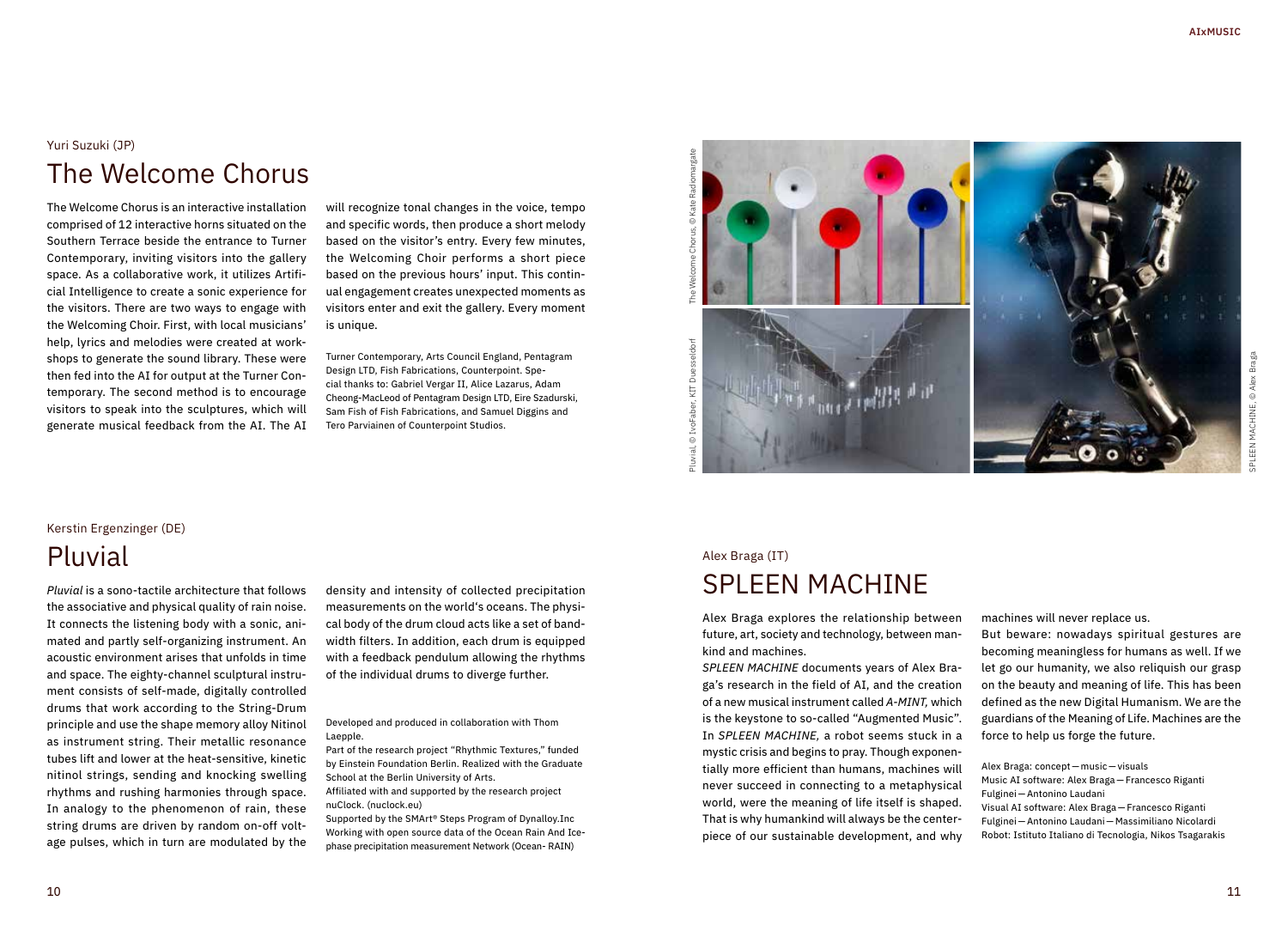#### Artemi-Maria Gioti (GR), Szilárd Benes (HU)

## Bias, for bass clarinet and Interactive Music System

A neural network, trained to simulate my own aesthetic judgments, is responsible for the computer's decisions during its interaction with the musician: i.e., whether it will "mirror" the sounds played by them, propose new sound material or simply remain silent. The title *Bias* refers not only to the subjective nature of aesthetic judgments, but also to machine learning algorithms making arbitrary or erroneous assumptions about data. The ambiguity in the title is a comment on the

unattainability of objectivity, both in human judgment and in data-driven models. On a second level, *Bias* explores the relationship between human and machine agency by blurring the boundaries between them and blending human and computational

decision-making. By training a neural network to predict my aesthetic preferences, I aimed to create a new hybrid agency that is based on, yet departs from, my own aesthetics. The decisions made by the computer during its interaction with the musician cannot be entirely attributed to my own preferences, as these are "distorted" through AI bias. The result is a hybrid human-machine agency that shapes the performance in dynamic and, at times, unpredictable ways.



left: © Lucija Novak / right: © Laszlo Juhasz

#### Wobbly (US), Jennifer Walshe (IE)

## MOREOVER

An infomercial for products with limitless potential, delivered in six luscious, yet incomplete, episodes.

Tune in for the 2020 *MOREOVER* infomercial reveal, unboxing and presentation. What is *MOREOVER?* A route to your best self, via your raw and worst selves. *How* is *MOREOVER?* Because content. *Who* is *MOREOVER?* Like other high-profile CEOs, Vallendrome-based Wobbly aka Jon Leidecker has enough imagination to hope to live forever, according to three different people who heard him say so. From the London HQ, Jennifer Walshe, a personhood repeatedly filmed "boarding a yacht" performs the *MOREOVER* mantra. "You can think it, you can feel it, but you can't say it. Do. Not. Say. It."



## Camel Zekri (FR), Marc Chemillier (FR) Gnawa Machine

This duo was formed in Athens for the *ImproTech 2019 Festival,* which is dedicated to improvisation with intelligent digital systems. The challenge of *Gnawa Machine* is to integrate the computer in a particular cultural context, that of the Gnawa Brotherhood in North Africa, of which Camel Zekri is a member. His modal guitar playing is accompanied on keyboard by Marc Chemillier, assisted by the Djazz system, which learns automatically by expanding its memory and follows the tempo thanks to a score- following algorithm.

The guitar is then transformed into a controller equipped with motion sensors. It controls a second system, Le Cercle, which dialogues with the first one. The two machines listen to each other and improvise on what the other is playing. Djazz records with long-term memory, while Le Cercle captures small fragments on the fly.

ImproTech Festival, IRCAM & CAMS-EHESS (Djazz software, http://digitaljazz.fr), LISILOG (Le Cercle software)

## hexorcismos AKA Moisés Horta Valenzuela (MX) Neltokoni in cuícatl

*Neltokoni in cuícatl* (Talismans in Poetry) is a multichannel audio/visual poetry performance driven by a disembodied AI system consisting of three generative deep learning models trained on precolumbian sonic forms, poetry and imagery. The iterative performance presents a multisensory experience of the symbiosis between artificial neural networks and ancestral technologies of spirit; acting as a form of resistance towards colonial practices of language erasure by representing vernacular knowledge and forging new mythologies within artificial intelligence art production systems.

By understanding the cultural nature of computational technology, *Neltokoni in cuícatl* proposes cultural representation as a strategy for reconsidering the cultural homogenization brought forth in the age of AI and algorithmic mediated culture.

Lead Artist: Moisés Horta Valenzuela AKA

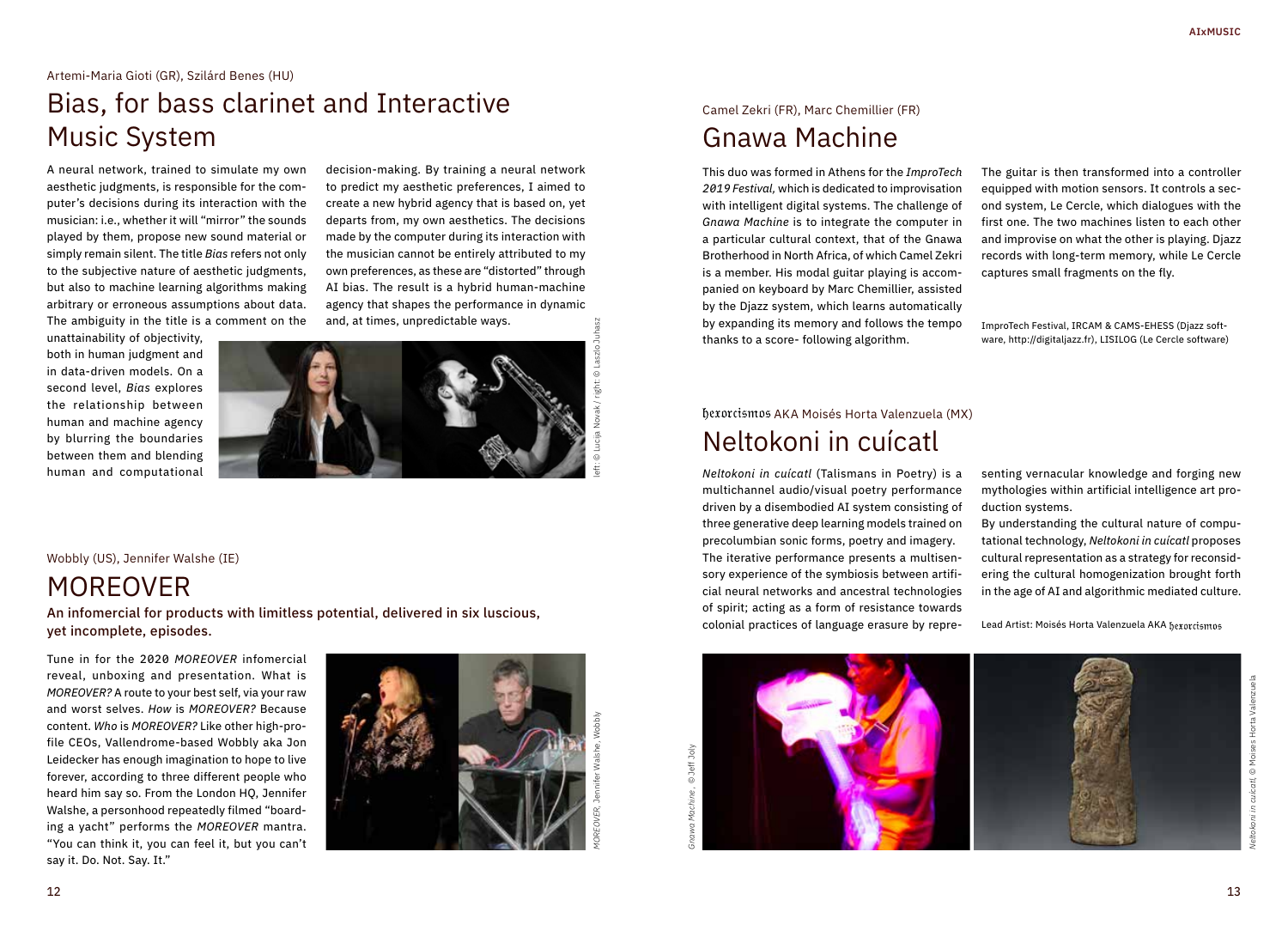### Yishu Jiang (AT), Ali Nikrang (AT), Daniela Mülleder (AT)

## Running Off the Senses



© Nancy Horowitz © vog.photo

### Ali Nikrang (AT), Martin Honzik (AT) Somnium

To be moved deeply by the atmosphere of a place, or by music, is a feeling every human being can relate to. As an experience, it is not only a testament to our perception of the world, but the manifold emotions that come along with it, often contradictory and opaque: every beautiful moment implicates the melancholy of its transience. *Somnium* is an installation playing with the ambience of the stunning location at the JKU TNFtower and hymns, a musical form specifically written for the purpose of adoration or prayer. Together with the visitor an artificial intelligence



It is still a strange feeling when AI-generated music triggers emotional reactions in us. Despite the inability of AI systems to feel human emotions, they are able to create music that sounds natural and emotional. This is achieved by learning relevant statistical patterns that AI systems can find in large collections of music samples. This performance with Yishu Jiang and Ali Nikrang (violoncello and piano, respectively) focuses on AI-composed music, with human-composed music as counterpoint. The performance is meant to emphasize the strange feeling of being emotionally manipulated by AI. The compositions in this performance also include results from a newly developed AI composition system called *Ricercar: An AI-based Music Companion,*  developed by Ali Nikrang at the Ars Electronica Futurelab.

(AI) observes the inspiring surroundings at the tower which invite the viewers to contemplate and enjoy the situation. Meanwhile the AI "interprets" the Anthem of Europe by Beethoven, The Internationale, the National Anthem of the Republic of Austria and the Anthem of Upper Austria, turning the moment into a bittersweet reflection on the current situation of democracy and the condition of our planet in general. What are the hymns of today? Are there any? What does farsightedness mean in our complex world? *Somnium* is also a visionary novel by Johannes Kepler, considered by many as one of the first works of science fiction. What are our outlooks, our visions today? The installation sparks an interplay between the "perception" and "interpretation" of the AI and the associations of the individual visitor, leaving open questions about today's relationship between humanity and machines. The AI-based music composition system used here is called "Ricercar: An AI-based Music Companion" and is being developed by Ali Nikrang at Ars Electronica Futurelab.

## Ali Nikrang (AT) How Machines See Music

A deep neural network usually contains a very large number of parameters — millions or even billions — that are learned during the training; a complexity that's needed for the nonlinear internal representations of the input data. This installation visualizes some aspects of the inner life of a deep neural network for music composition called *Ricercar* that is being developed at Ars Electronica Futurelab.

*Ricercar* is trained with 25000 pieces of music and can compose music. In this case, however, the network will not compose, but be fed with an existing piece of music as input. We observe the reaction of the neurons in each layer as the music continues, showing us every moment in the piece in which neurons are activated and react to it. Finally, a so-called "similarity matrix" shows the similarity between the activated neurons at any point in time with any other. In other words, it shows reveals which parts in the piece are similar as they produce the activation of similar neurons. The result is a novel way of visualizing music, which shows the higher-level structures of a piece of music (e.g. its repetitive structures). It also shows us, once again, that music is not only pleasant to hear, but also contains beautiful hidden visual structures that can span the entire piece.



Johann Sebastian Bach, Goldberg Variations No. 11. Visualization shows the activation maps of two selected layers in the *Ricercar* composition system. © Ali Nikrang

## Ali Nikrang (AT)

## Ricercar: An AI-Based Music Companion

*Ricercar* is an interactive AI-based music composition system being developed by Ali Nikrang at the Ars Electronica Futurelab.

*Ricercar* refers to a musical form of the Renaissance and Baroque which means "search" in Italian. Composers used it for pieces in which they experimented with a theme or musical idea to discover qualities such as permutation, possibilities in variation and harmonic potential.

*Ricercar: An AI-Based Musical Companion* follows a similar idea. It aims to create an intuitive interface between human artists and an AI-based composition system, in which human users and the AI system can collaboratively discover the potential of a musical idea, given to the system by the users or initialized by the system itself. The interaction takes advantage of the benefits of artificial creativity, as well as the human ability to personalise and control the system's output.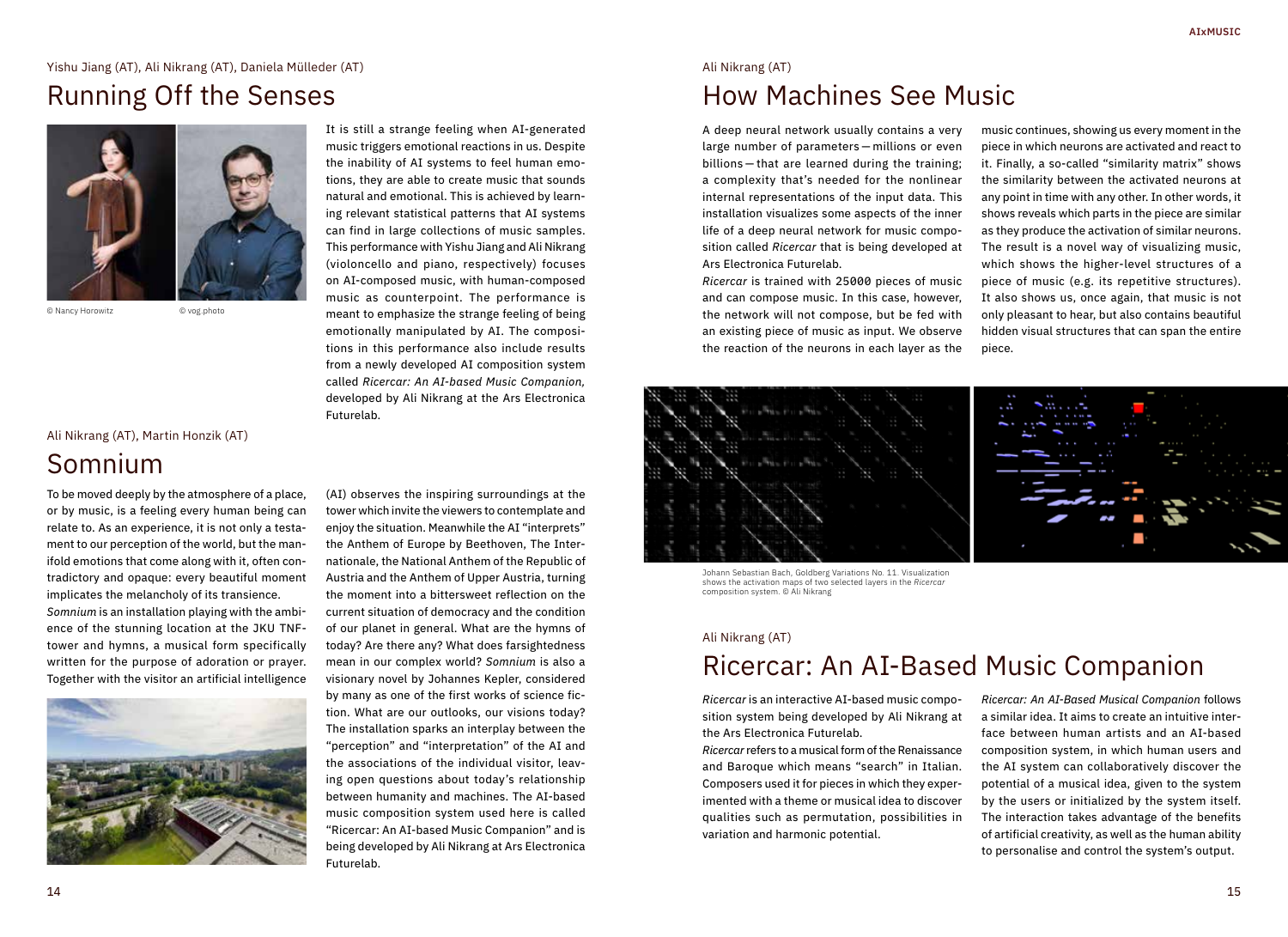# THE BIG CONCERT NIGHT 2020

## Fidelio Freedom Project

In cooperation with Bruckner Orchestra Linz

The Big Concert Night in collaboration with Bruckner Orchestra Linz has been an integral and unique part of the Ars Electronica Festival for over a decade. Each year, it provides unique opportunities to explore and cross boundaries — an encounter between musical worlds. Like many other program formats of this year's festival, the security measures imposed by COVID-19 strongly affected its design and presentation possibilities. Despite all, and after several years of successful collaboration with the conductor Markus Poschner, it was possible to develop a project that completely lives up to the unique

format of the Big Concert Night in its interweaving of musical styles and epochs and the interaction of artists from different genres. The necessity of the spatial distances between the visitors as well as performers, and the fact that the festival is conceived as continuous hybrid between on-site and online, led to a new design principle for staging the project. The extensive grounds of the JKU Campus transform into a performance area for musicians and actors. The audience's attention is not focused on a central stage, but surrounded by dialogue and interplay of artistic elements.

#### **Interference — Christina Kubisch and Katharina Ernst**

The second part of the Big Concert Night brings Christina Kubisch and Katharina Ernst on stage with their Project *Interference*. A piece that combines instrumental sounds with the sounds of electromagnetic fields and digital elements to create a virtuoso interplay of human and machine.

#### **The Big AI-Jam — AI meets musical diversity**

Finally, Ali Nikrang — composer and AI researcher at the Ars Electronica Futurelab — will present his AIxMusic project. He has developed an advanced AI composition software and invited musicians from the international network of festival partners to create their individual musical response, interpretation or improvisation. This evolved into a major network project within the framework of the Ars Electronica Festival 2020, resulting in nine musicians performing their contributions live.

A project by Ars Electronica and Bruckner Orchestra Linz Orchestra: Bruckner Orchestra Linz Principal conductor: Markus Poschner Texts: Karl Markovics, Maria Hofstätter Live music: Rupert Huber, Roberto Paci Daló, Nguyên Lê, Harald Scharf, Hugo Friedrich Siegmeth, Bastian Jütte, Christina Kubisch, Katharina Ernst, AGF Big AI Jam Live: Ali Nkrang, Yishu Jiang, Daniela Mülleder, Josef Klammer, Rupert Huber, Roberto Paci Daló, Ars Electronica Futurelab

## The Bruckner Orchestra Linz

An orchestra in tune with people, with the times, and with their challenges

The Bruckner Orchestra Linz, which can look back on a history and tradition spanning more than 200 years, has over the past decades developed into one of Central Europe's leading orchestras. It is not only the symphony orchestra of the province of Upper Austria but also serves as the theater orchestra for the musical productions of the Linz Landestheater (provincial theater). As a musical ambassador for Upper Austria as well as for the ensemble's namesake, the Austrian-born composer Anton Bruckner, the BOL embarks regularly on international tours. Since Markus Poschner took over as Music Director in the fall of 2017 — immediately delivering a sensational performance at the Concert Night of the Ars Electronica Festival — the orchestra has gone through an opening-up process that generates many new

formats, seeks unexpected venues, finds surprising ways to convey music, and above all produces artistic events whose urgency and intensity make them both popular and critical successes. Markus Poschner and the BOL have crafted their own distinctive way of playing Bruckner's music, which is expressed in a unique, Upper Austrian sound dialect that can be heard on their recent recording of Bruckner's Symphony No. 8. As of 2020, the Bruckner Orchester Linz for the first time has its own concert series at Linz's Brucknerhaus, and since 2012 has had a series at Vienna's Musikverein. The Bruckner Orchester Linz was named "Orchestra of the Year" at this year's Austrian Musiktheaterpreis gala.

Text: Norbert Trawöger – Artistic Director Bruckner Orchestra Linz

#### **Fidelio Freedom Project**

At the center of the project is Beethoven's Fidelio, the great opera of liberation. In reference to the current global conflict situations and the thematic focus *Autonomy—Democracy* of this year's Ars Electronica, the *Fidelio Freedom Project* embarks on a journey through cultural history. Motifs originating from antiquity are taken up, revolving around resistance and the struggle for justice, but also addressing solidarity, mutual support and the responsibility of the individual. Markus Poschner and his Bruckner Orchestra are

joined by two outstanding actors — Karl Markovics and Maria Hofstätter — along with the jazz formation of Bastian Jütte, Harald Scharf, Hugo Friedrich Siegmeth and Nguyên Lê. Additionally, this evening will feature the musicians Rupert Huber, Roberto Paci Dalo and AGF.

Chosen texts and quotes originate from Pico della Mirandola, Olympe de Gouges, Rainer Maria Rilke, Johanna Dohnal, John Milton, Martin Luther King, Henry David Thoreau and Eckart Winkler.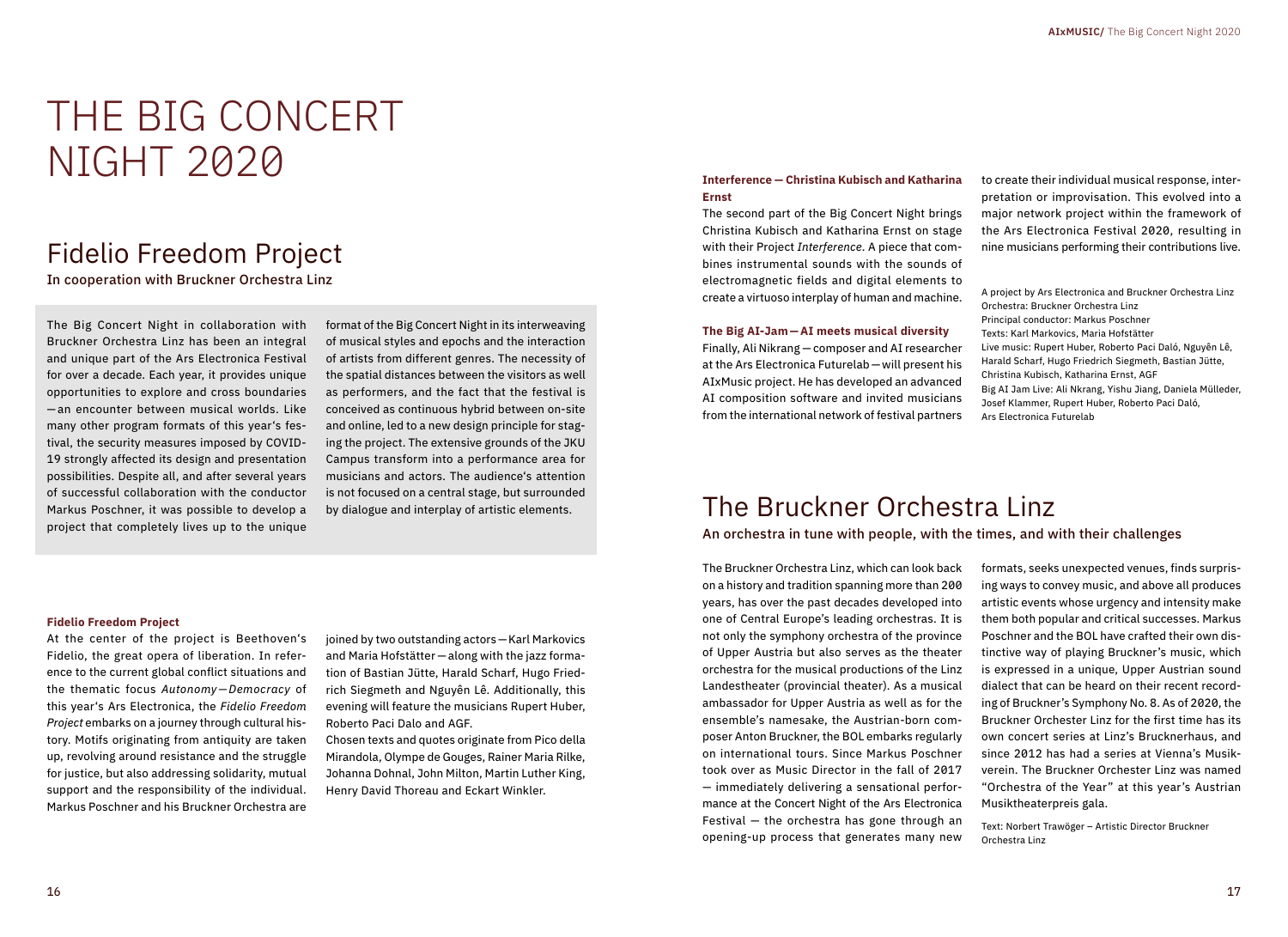## Christina Kubisch (DE), Katharina Ernst (AT) DOUBLÉ plays Interference

*Interference* is a piece about different rhythmical structures controlling each other. In the first part, Christina's recordings of electromagnetic waves of all kinds – such as security barriers, light advertisements and server rooms from Bangkok to NYC, from Berlin to Shanghai – lord over the drums; while the old dependency on metronomic forms is questioned in the second part, which develops into a revolutionary role reversal for the third and last segment, where the playback track no longer leads the drummer, the machine

no longer sets the mood. A human sense of timing is re-established, the computer becomes like a band member, listening and adapting; and while Christina is detecting electromagnetic fields live on stage with her especially developed technology that translates electromagnetic waves into audio waves, Katharina bends the possibilities by following — and being followed by — BeatSeeker.

Drums: Katharina Ernst Electromagnetic sounds: Christina Kubisch